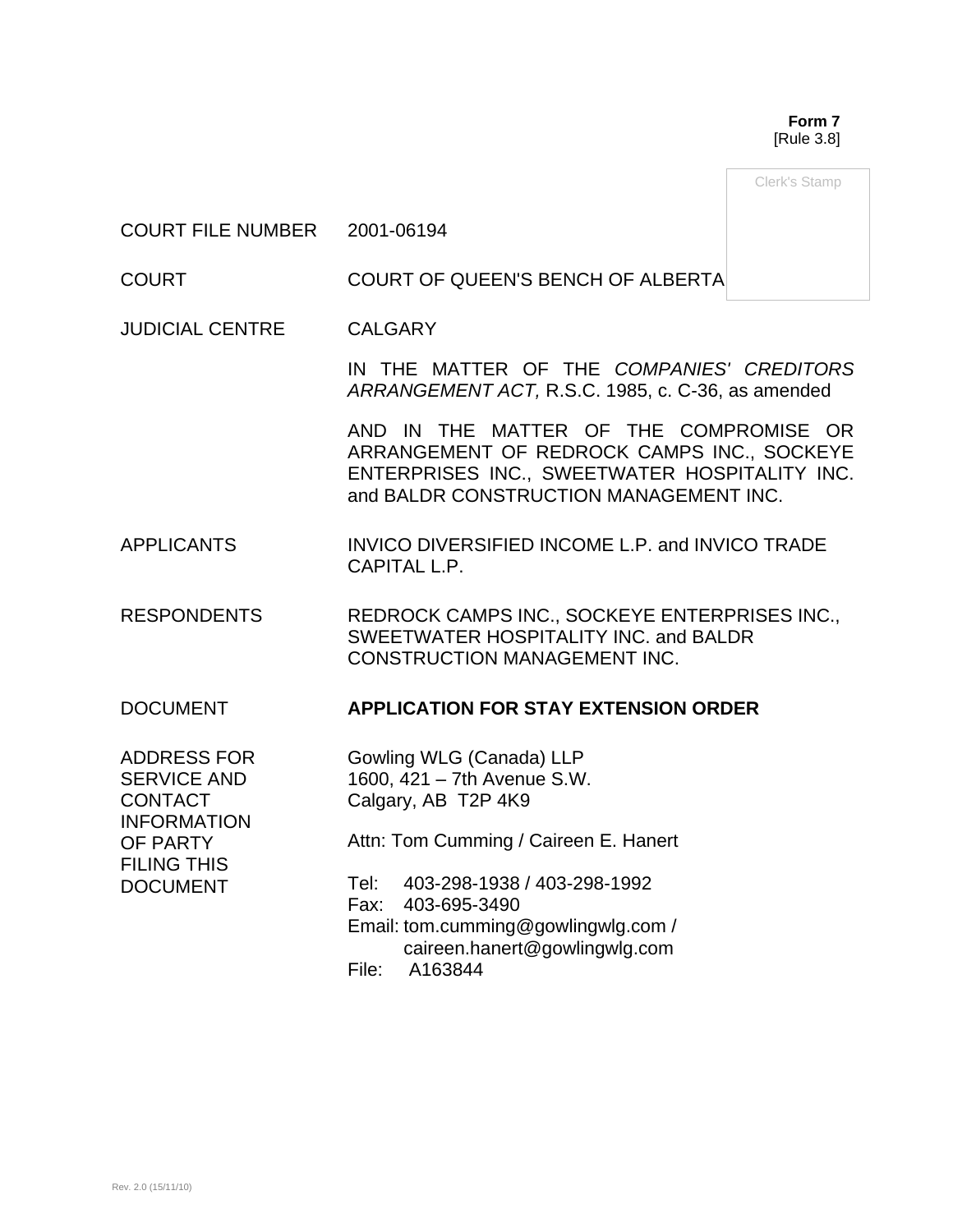## **NOTICE TO THE RESPONDENTS**

This application is made against you. You are a respondent.

You have the right to state your side of this matter before the Court.

To do so, you must be in Court when the application is heard as shown below:

| Date:   | September 15, 2020                      |
|---------|-----------------------------------------|
| Time:   | $2:00 \text{ pm}$                       |
| Where:  | To be heard by Webex. See Appendix "A". |
| Before: | The Honourable Justice C. Dario         |

Go to the end of this document to see what you can do and when you must do it.

## **Remedy Sought:**

- 1. The Applicants, Invico Diversified Income L.P. ("**IDILP**") and Invico Trade Capital L.P. (with IDILP, "**Invico**") seek an order pursuant to the *Companies' Creditors Arrangement Act*, RSC 1985, c C-36, as amended, (the "**CCAA**") substantially in the form attached as **Schedule "A"** hereto:
	- a. extending the Stay Period up to and including November 27, 2020, or such further and other date as determined by the Court;
	- b. increasing the maximum amount of the approved borrowing under the amended and restated CCAA Interim Financing Agreement (the "**Amended Financing Agreement**") and the maximum amount of the Interim Lender's Charge from \$2,500,000 to \$3,000,000;
	- c. approving such amendments as are necessary to the Amended Financing Agreement to reflect the increased maximum amount of borrowing to \$3,000,000 and extending the Termination Date, as defined in the Amended Financing Agreement, to November 27, 2020;
	- d. empowering the Monitor to execute an agreement reflecting the necessary amendments to the Amended Financing Agreement set out in (c) on behalf of the Respondents;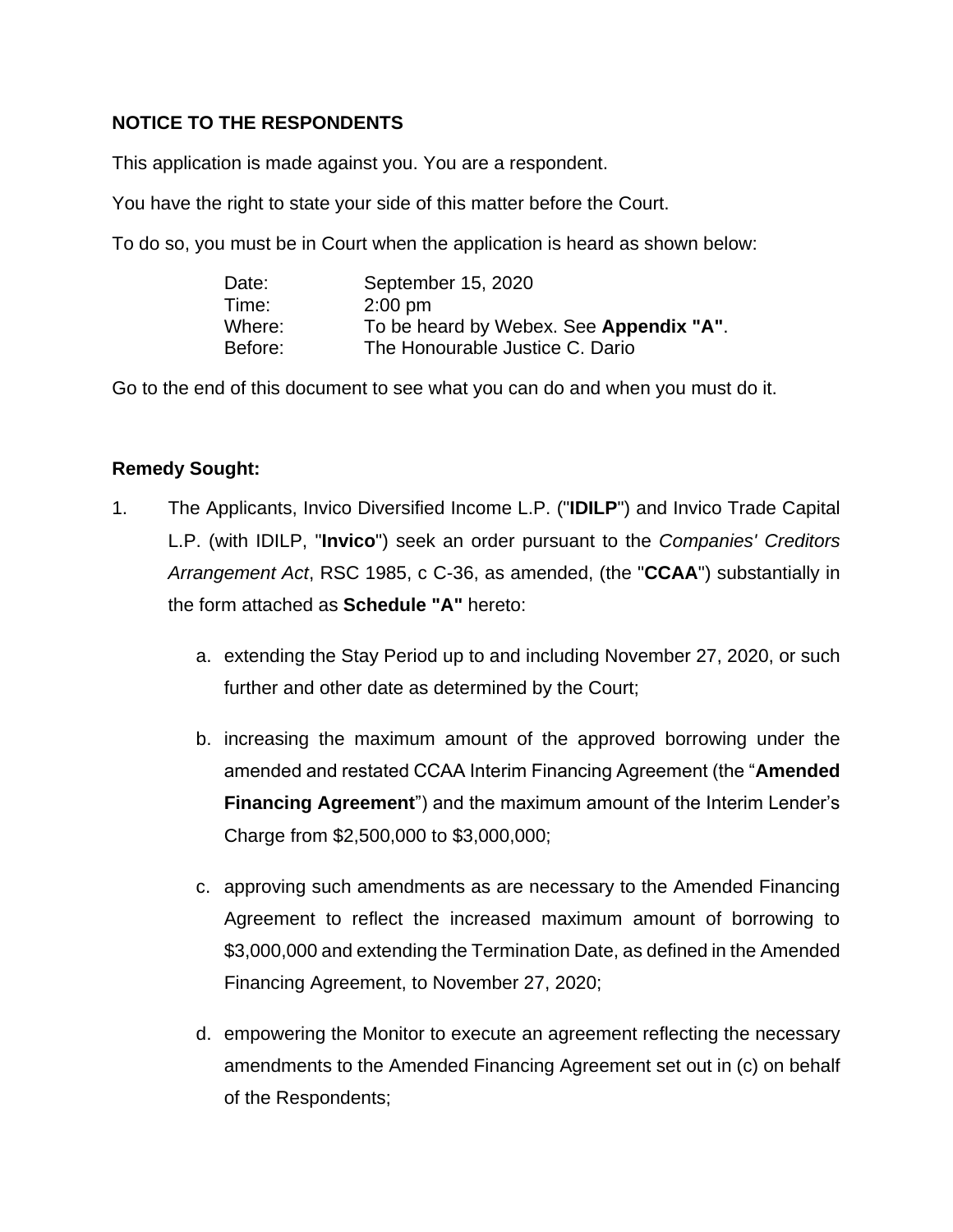- e. abridging the time for delivery and deeming service of this Application to be good and sufficient; and
- f. such further and other relief as the Applicants may request and this Honourable Court may grant.

## **Basis for this Relief:**

- 2. On May 13, 2020, this Court granted the Initial Order, among other things, (a) declaring the Respondents are companies to which the CCAA applies, (b) granting a stay of proceedings up to and including May 25, 2020 (the "**Stay Period**"), and (c) appointing BDO Canada Limited ("**BDO**") as Monitor of the Respondents in these proceedings.
- 3. Since then the Court has granted the following orders:
	- a. On May 25, 2020, this Court granted the Amended and Restated Initial Order, which among other things, extended the Stay Period up to and including July 24, 2020 and approved the Amended Financing Agreement; and
	- b. On July 14, 2020, the Court granted:
		- i. an order approving the sale and investment solicitation process (as amended, the "**SISP**"), the engagement of KPMG Corporate Finance Inc. (the "**Sale Advisor**") as the sale advisor in respect of the SISP, and granted certain charges against the Respondents' Property (as defined in the Amended and Restated Initial Order); and
		- ii. an order empowering the Monitor to execute any definitive asset sale agreements or investment agreements for and on behalf of the Respondents in connection with the SISP and extending the Stay Period up to and including September 30, 2020.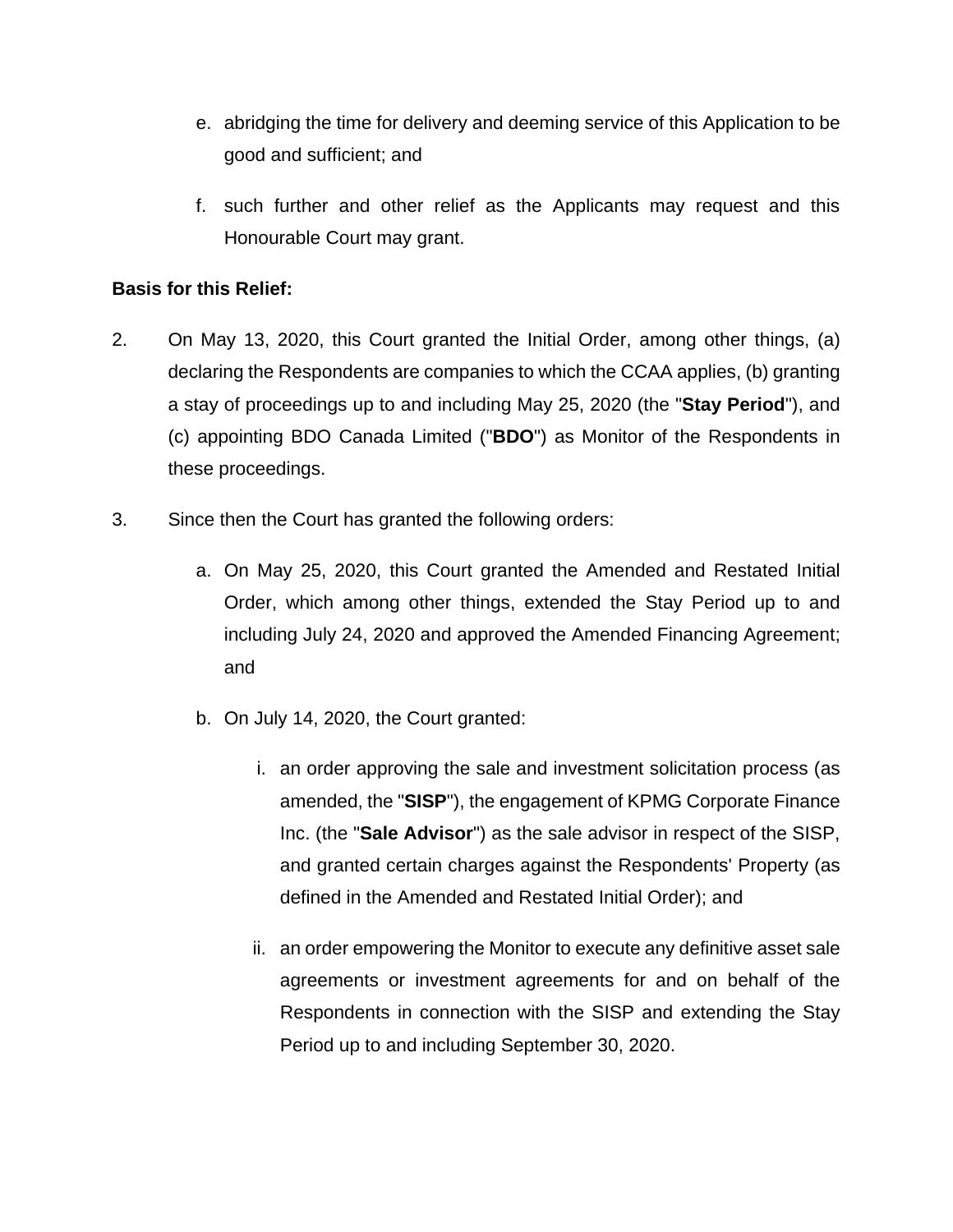- 4. The Bid Deadline, as defined in the SISP, was August 21, 2020. On August 31, 2020 the Monitor informed Invico that it had been selected as the Successful Bidder (as defined in the SISP), with respect to the following property of the Respondents:
	- a. substantially all of the assets of Redrock, not including its shares in Sockeye, Sweetwater and Baldr (the "**Redrock Assets**"); and
	- b. substantially all of the assets of Sockeye (the "**Sockeye Assets**", together, the "**Purchased Assets**").
- 5. Under the SISP, the Monitor and Invico, as the Successful Bidder, are in the process of negotiating the asset purchase agreements and any other necessary agreements for the purchase and sale each of the Sockeye Assets (the "**Sockeye Transaction**") and the Redrock Assets (the "**Redrock Transaction**", collectively the "**Transactions**"), in accordance with the SISP.
- 6. Invico anticipates that the Monitor will bring an application for an Approval and Vesting Order for the Sockeye Transaction, returnable on the same day at this application.
- 7. Invico and the Monitor have engaged in negotiations regarding the asset purchase agreement for the sale of the Redrock Assets and any other necessary agreements, in accordance with the SISP (the "**Redrock Transaction**"). Invico and the Monitor anticipate that they will finalize the Redrock Transaction and return to this Court for an Approval and Vesting Order by November 27, 2020.

## *A. Stay Extension*

8. The Applicants have been acting diligently and in good faith in these CCAA proceedings since the granting of the Amended and Restated Initial Order by cooperating with the Monitor in its efforts to stabilize the Respondents' business, including: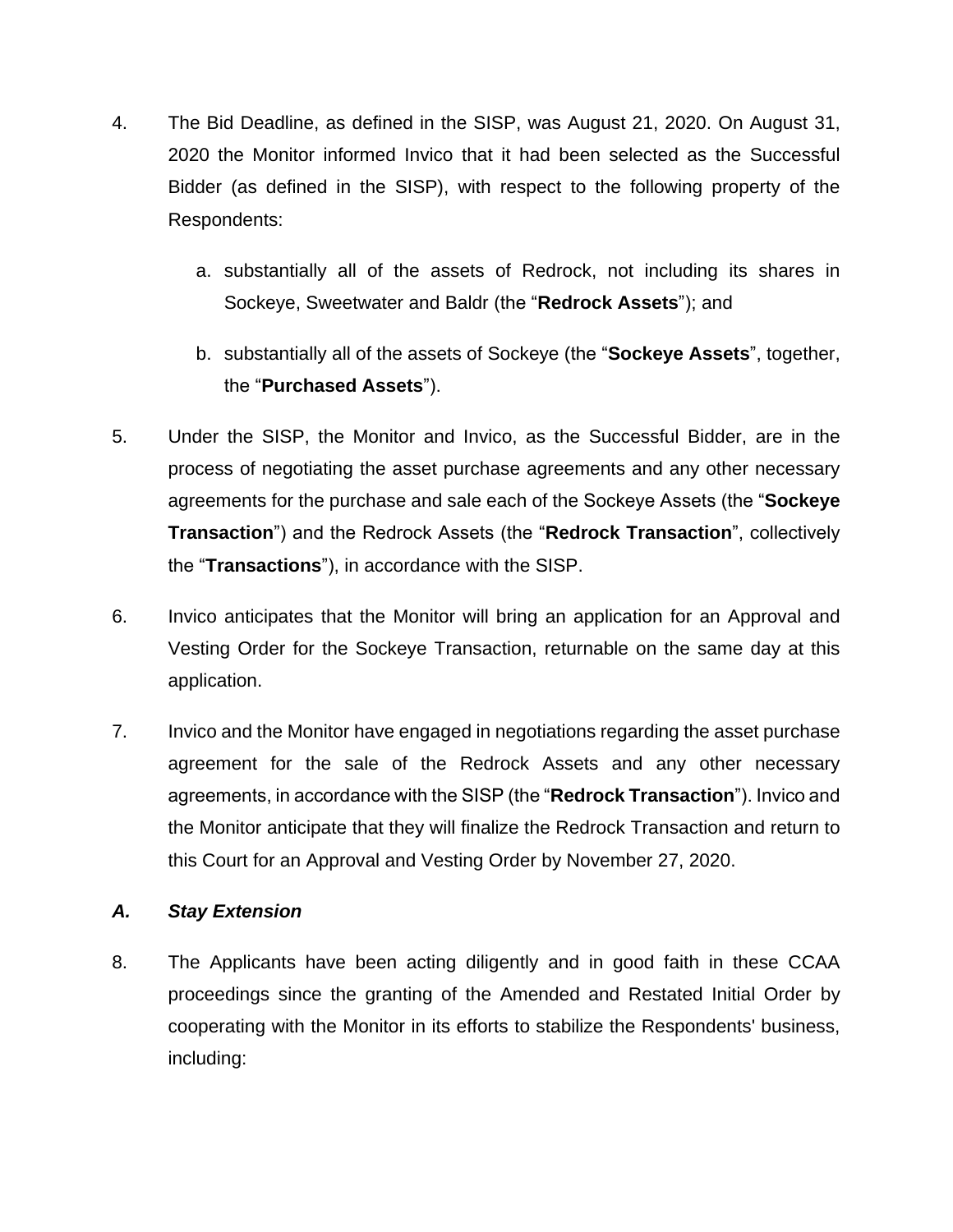- (a) cooperating with the Monitor and the Sale Advisor regarding the conduct of the SISP;
- (b) reviewing the 13 week cash flows of the Respondents (the "**Cash Flow Statements**"); and
- (c) advancing funds under the Amended Financing Agreement to maintain the operations of the Respondents' active service camps.
- 9. The relief sought in the proposed order is appropriate and necessary. An extension of the Stay Period up to and including November 27, 2020 is necessary to provide the Monitor and Invico time to negotiate the asset purchase agreements and any other necessary agreements required to finalize the Sockeye and Redrock Transactions.

## *B. Increase in Maximum Borrowing Amount and Interim Lender's Charge*

- 10. IDILP and the Respondents entered into the Amended Financing Agreement to provide the liquidity necessary to finance the Respondents' operations and restructuring during these CCAA proceedings. An increase in the maximum amount of approved borrowing under the Amended Financing Agreement and the Interim Lender's Charge is necessary in order to complete the Sockeye and Redrock Transactions and ensure the continued administration of these CCAA proceedings.
- 11. Under the Amended Financing Agreement, IDILP made an Interim Facility available to the Respondents with a maximum borrowing amount of \$2,500,000. As of August 13, 2020, the Interim Facility has been exhausted.
- 12. On August 28, 2020, IDILP advanced \$200,000 (such amount being the "**Bulge Loan**") in excess of the maximum borrowing amount contemplated by the Amended Financing Agreement to ensure that the Respondents' August 28 payroll obligations were met. The Bulge Loan was repaid on September 4, 2020.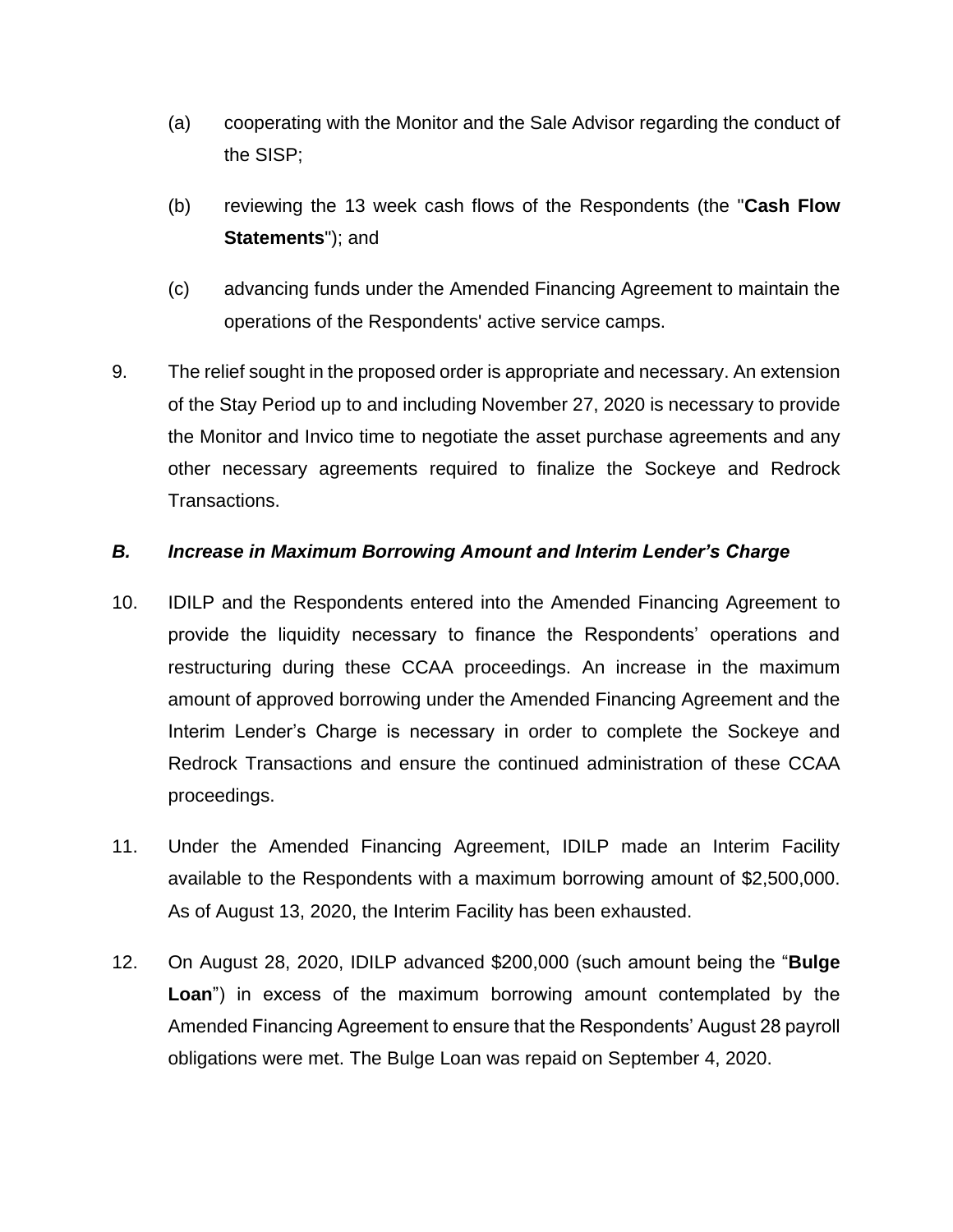- 13. There are insufficient funds under the maximum borrowing amount set out in the Interim Financing Agreement to fund the CCAA through the completion of the Sockeye and Redrock Transaction and through to November 27, 2020.
- 14. In order to advance further funds to the Respondents under the Amended Financing Agreement the parties will have to amend the agreement to:
	- a. increase the maximum borrowing amount under the Interim Facility from \$2,500,000 to \$3,000,000; and
	- b. extend the Termination Date (as defined therein) from an outside date of October 30, 2020 to November 27, 2020, as set out in the Amended Financing Agreement section 3(a).
- 15. The Applicants, the Monitor and counsel to the Respondents have reached an agreement in principal on the above terms, but have not had time to execute an amendment to the Amended Financing Agreement.
- 16. Troy Ferguson resigned from his positions as Director and President of each of the Respondent companies, effective September 15, 2020. Mr. Ferguson is the only individual with signing authority with respect to the Respondents. Accordingly, the Applicants seek an order empowering the Monitor to execute an agreement reflecting the necessary amendments to the Amended Financing Agreement.
- 17. The Applicants plead and rely on the provisions of the CCAA, the equitable jurisdiction of this Court and such further and other grounds as counsel may advise and this Court may permit.

## **Affidavit or other evidence to be used in support of this application:**

- 18. The Affidavit of David Hawkins, affirmed September 10, 2020.
- 19. The First Report of the Monitor dated May 22, 2020.
- 20. The Second Report of the Monitor dated July 10, 2020.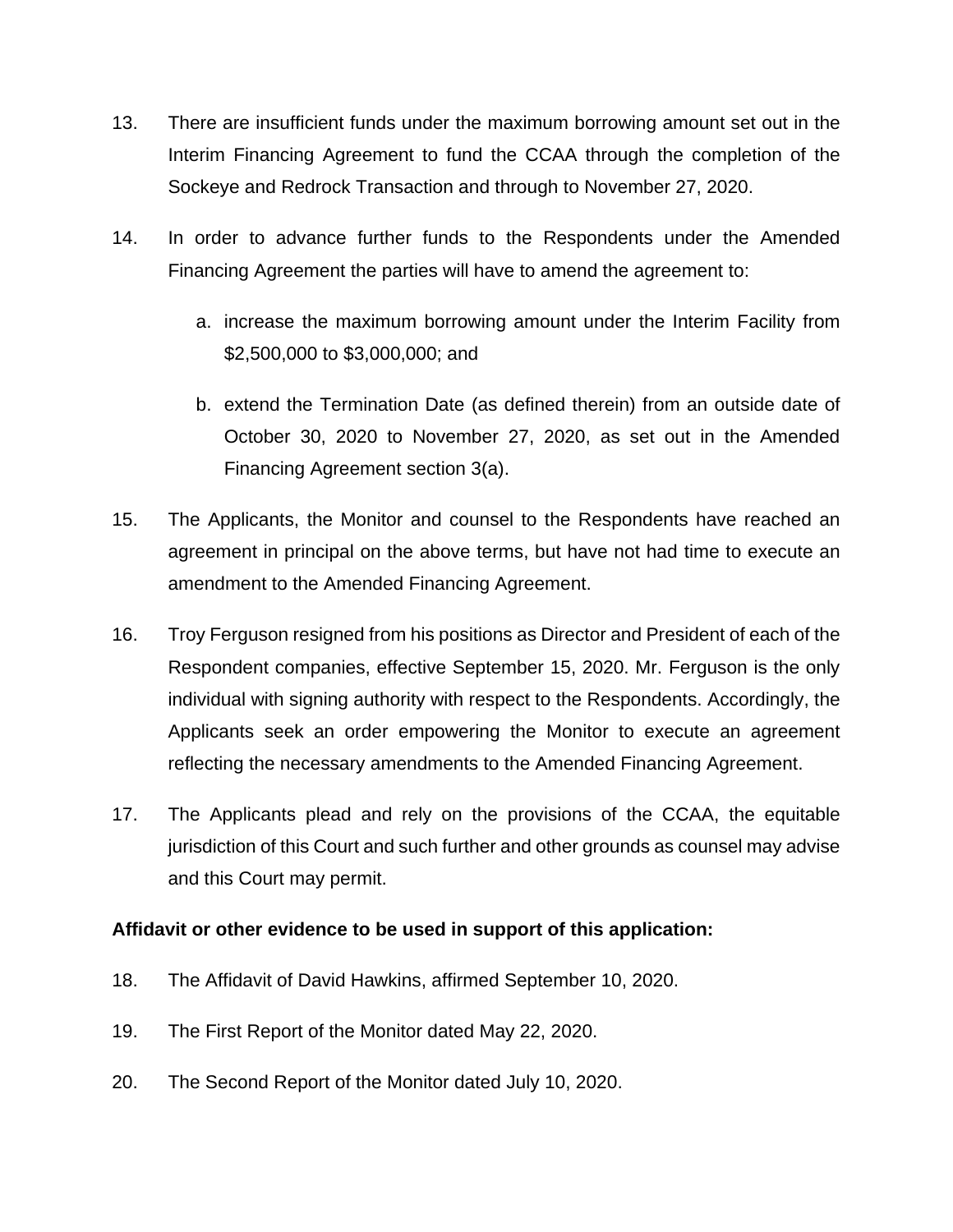- 21. The Third Report of the Monitor, to be filed.
- 22. Such further and other materials or evidence as counsel may advise and this Honourable Court may permit.

#### **Applicable Acts and regulations:**

- 23. *Companies' Creditors Arrangement Act,* RSC 1985, c C-36, as amended.
- 24. *Judicature Act*, RSA 2000, c J-2, as amended.
- 25. *Alberta Rules of Court,* Alta Reg 124/2010.
- 26. Such further and other acts and regulations as counsel may advise and this Honourable Court may permit.

#### **WARNING**

You are named as a respondent because you have made or are expected to make an adverse claim in respect of this originating application. If you do not come to Court either in person or by your lawyer, the Court may make an order declaring you and all persons claiming under you to be barred from taking any further proceedings against the applicant(s) and against all persons claiming under the applicant(s). You will be bound by any order the Court makes, or another order might be given or other proceedings taken which the applicant(s) is/are entitled to make without any further notice to you. If you want to take part in the application, you or your lawyer must attend in Court on the date and the time shown at the beginning of this form. If you intend to give evidence in response to the application, you must reply by filing an affidavit or other evidence with the Court and serving a copy of that affidavit or other evidence on the applicant(s) a reasonable time before the application is to be heard or considered.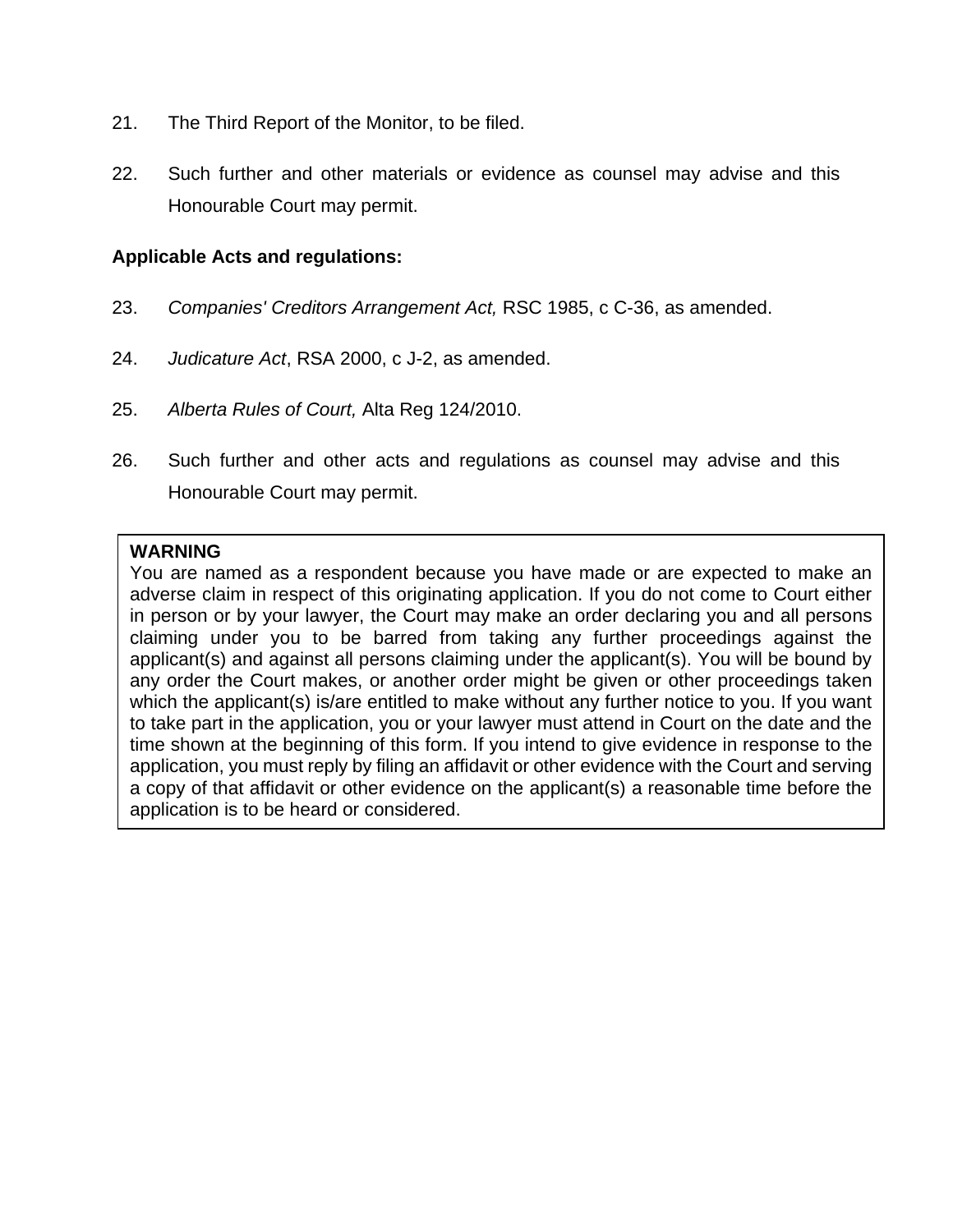## **APPENDIX "A" – WEBEX VIDEOCONFERENCE INFORMATION**

**Virtual Courtroom 62** has been assigned for the following matter:

Date: Sep 15, 2020 02:00 PM Style of Cause: INVICO DIVERSIFIED INCOME LP v. REDROCK CAMPS INC - 2001 06194 Presiding Justice: DARIO, J

Virtual Courtroom Link: <https://albertacourts.webex.com/meet/virtual.courtroom62>

Instructions for Connecting to the Meeting

- 1. Click on the link above or open up Chrome or Firefox and cut and paste it into your browser address bar.
- 2. If you do not have the Cisco Webex application already installed on your device, the site will have a button to install it. Follow installation instructions. Enter your full name and email address when prompted
- 3. Click on the **Open Cisco Webex Meeting**.
- 4. You will see a preview screen. Click on **Join Meeting**.

Key considerations for those attending:

- 1. Please connect to the courtroom **15 minutes prior** to the start of the hearing.
- 2. Please ensure that your microphone is muted and remains muted for the duration of the proceeding, unless you are speaking. Ensure that you state your name each time you speak.
- 3. If bandwidth becomes an issue, some participants may be asked to turn off their video and participate by audio only.
- 4. **Note: Recording or rebroadcasting of the video is prohibited.**
- **5. Note: It is highly recommended you use headphones with a microphone or a headset when using Webex. This prevents feedback.**

If you are a non-lawyer attending this hearing remotely, **you must** complete the undertaking located here: [https://www.albertacourts.ca/qb/resources/announcements/undertaking-and](https://urldefense.proofpoint.com/v2/url?u=https-3A__www.albertacourts.ca_qb_resources_announcements_undertaking-2Dand-2Dagreement-2Dfor-2Dnon-2Dlawyers&d=DwMF-g&c=d0WXBk_Z-g8VkGhzz_gPiQ&r=WegJx6VHW60t7cHQa1zhu52nW4WCsRLvMGRDvjxQ8S8&m=BjwG1nQ_NGGZdWyLaVnqUW9yVTFqqoHiJTq6K9BQF-k&s=WYjLsGKXKo_oZJvzfzX1XEqb0IAoorgcsxG0S9erf44&e=)[agreement-for-non-lawyers](https://urldefense.proofpoint.com/v2/url?u=https-3A__www.albertacourts.ca_qb_resources_announcements_undertaking-2Dand-2Dagreement-2Dfor-2Dnon-2Dlawyers&d=DwMF-g&c=d0WXBk_Z-g8VkGhzz_gPiQ&r=WegJx6VHW60t7cHQa1zhu52nW4WCsRLvMGRDvjxQ8S8&m=BjwG1nQ_NGGZdWyLaVnqUW9yVTFqqoHiJTq6K9BQF-k&s=WYjLsGKXKo_oZJvzfzX1XEqb0IAoorgcsxG0S9erf44&e=)

For more information relating to Webex protocols and procedures, please visit: [https://www.albertacourts.ca/qb/court-operations-schedules/webex-remote-hearings-protocol](https://urldefense.proofpoint.com/v2/url?u=https-3A__www.albertacourts.ca_qb_court-2Doperations-2Dschedules_webex-2Dremote-2Dhearings-2Dprotocol&d=DwMF-g&c=d0WXBk_Z-g8VkGhzz_gPiQ&r=WegJx6VHW60t7cHQa1zhu52nW4WCsRLvMGRDvjxQ8S8&m=BjwG1nQ_NGGZdWyLaVnqUW9yVTFqqoHiJTq6K9BQF-k&s=nnAUlm8CiyKEAm1KgoKrtmiN6mkI2hc0OIQARU-IJPE&e=)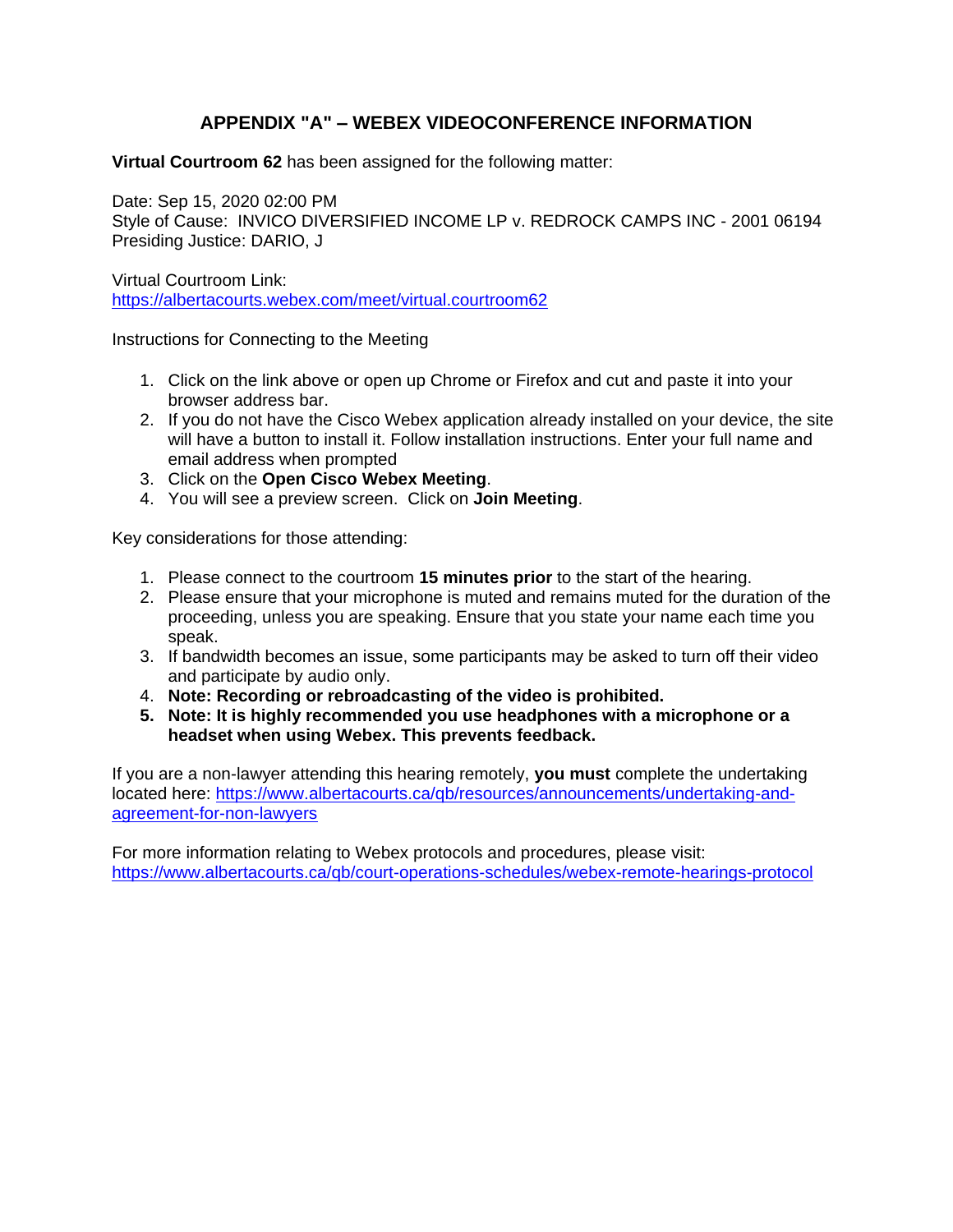# **SCHEDULE "A"**

[Stay Extension Order]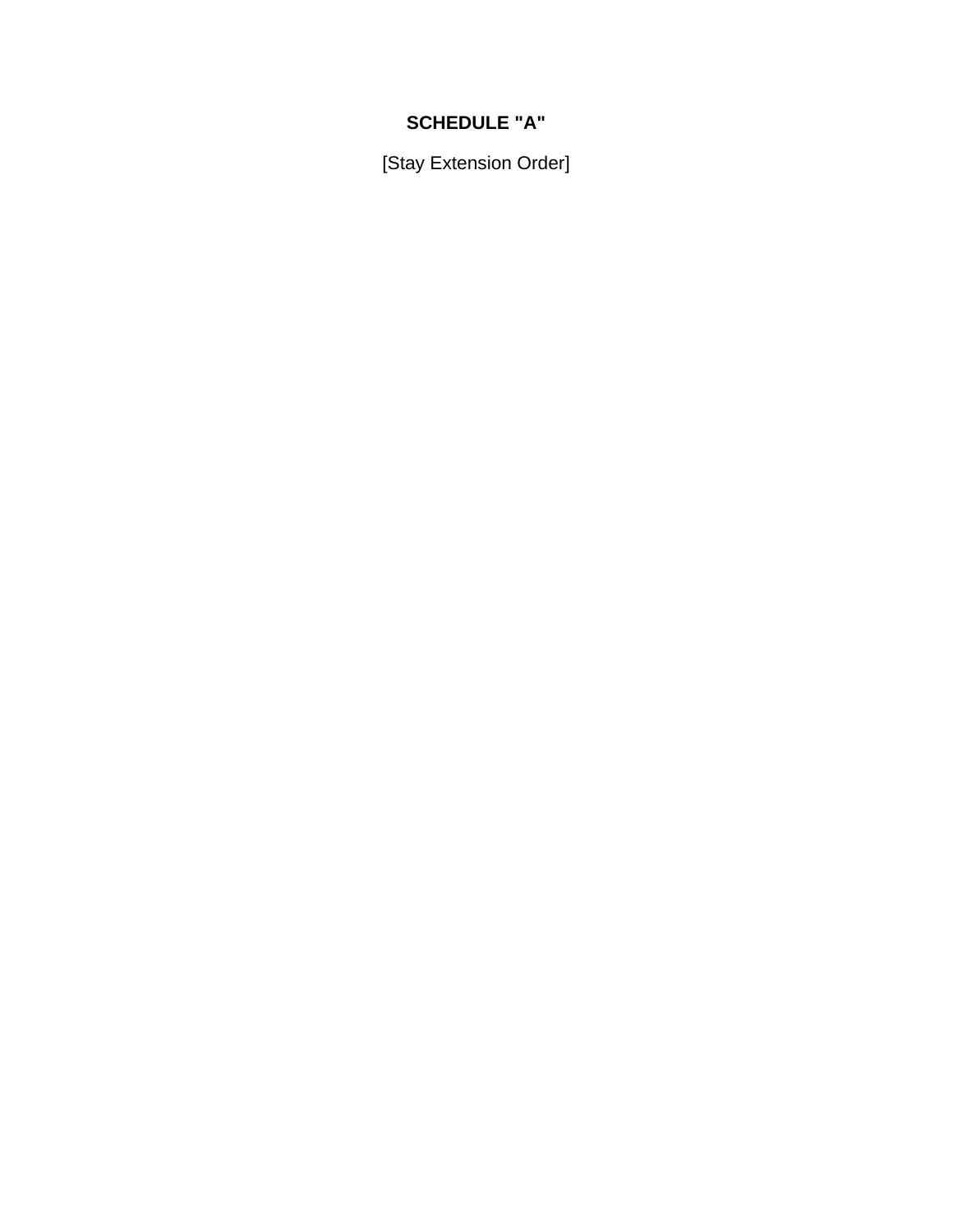Clerk's Stamp:

| <b>COURT FILE NUMBER</b>                                            | 2001-06194                                                                                                                                                                                                               |  |
|---------------------------------------------------------------------|--------------------------------------------------------------------------------------------------------------------------------------------------------------------------------------------------------------------------|--|
| <b>COURT</b>                                                        | <b>COURT OF QUEEN'S BENCH OF</b>                                                                                                                                                                                         |  |
|                                                                     | <b>ALBERTA</b>                                                                                                                                                                                                           |  |
| <b>JUDICIAL CENTRE</b>                                              | <b>CALGARY</b>                                                                                                                                                                                                           |  |
|                                                                     | IN THE MATTER OF THE COMPANIES'<br>CREDITORS ARRANGEMENT ACT,<br>R.S.C. 1985, c. C-36, as amended                                                                                                                        |  |
|                                                                     | AND IN THE MATTER OF THE<br><b>COMPROMISE OR ARRANGEMENT OF</b><br><b>REDROCK CAMPS INC., SOCKEYE</b><br><b>ENTERPRISES INC., SWEETWATER</b><br><b>HOSPITALITY INC. and BALDR</b><br><b>CONSTRUCTION MANAGEMENT INC.</b> |  |
| <b>APPLICANTS:</b>                                                  | INVICO DIVERSIFIED INCOME L.P. and<br><b>INVICO TRADE CAPITAL L.P.</b>                                                                                                                                                   |  |
| <b>RESPONDENTS:</b>                                                 | <b>REDROCK CAMPS INC., SOCKEYE</b><br><b>ENTERPRISES INC., SWEETWATER</b><br><b>HOSPITALITY INC. and BALDR</b><br><b>CONSTRUCTION MANAGEMENT INC.</b>                                                                    |  |
| <b>DOCUMENT</b>                                                     | <b>STAY EXTENSION ORDER</b>                                                                                                                                                                                              |  |
| <b>CONTACT INFORMATION OF</b><br><b>PARTY FILING THIS DOCUMENT:</b> | <b>GOWLING WLG (CANADA) LLP</b><br>1600, 421 - 7th Avenue S.W.<br>Calgary, AB T2P 4K9<br>Solicitor: Tom Cumming / Caireen E.<br>Hanert                                                                                   |  |
|                                                                     | 403-298-1938 / 403-298-1992<br>Tel:<br>Fax: 403-695-3490<br>Email: tom.cumming@gowlingwlg.com /<br>caireen.hanert@gowlingwlg.com<br>File:<br>A163844                                                                     |  |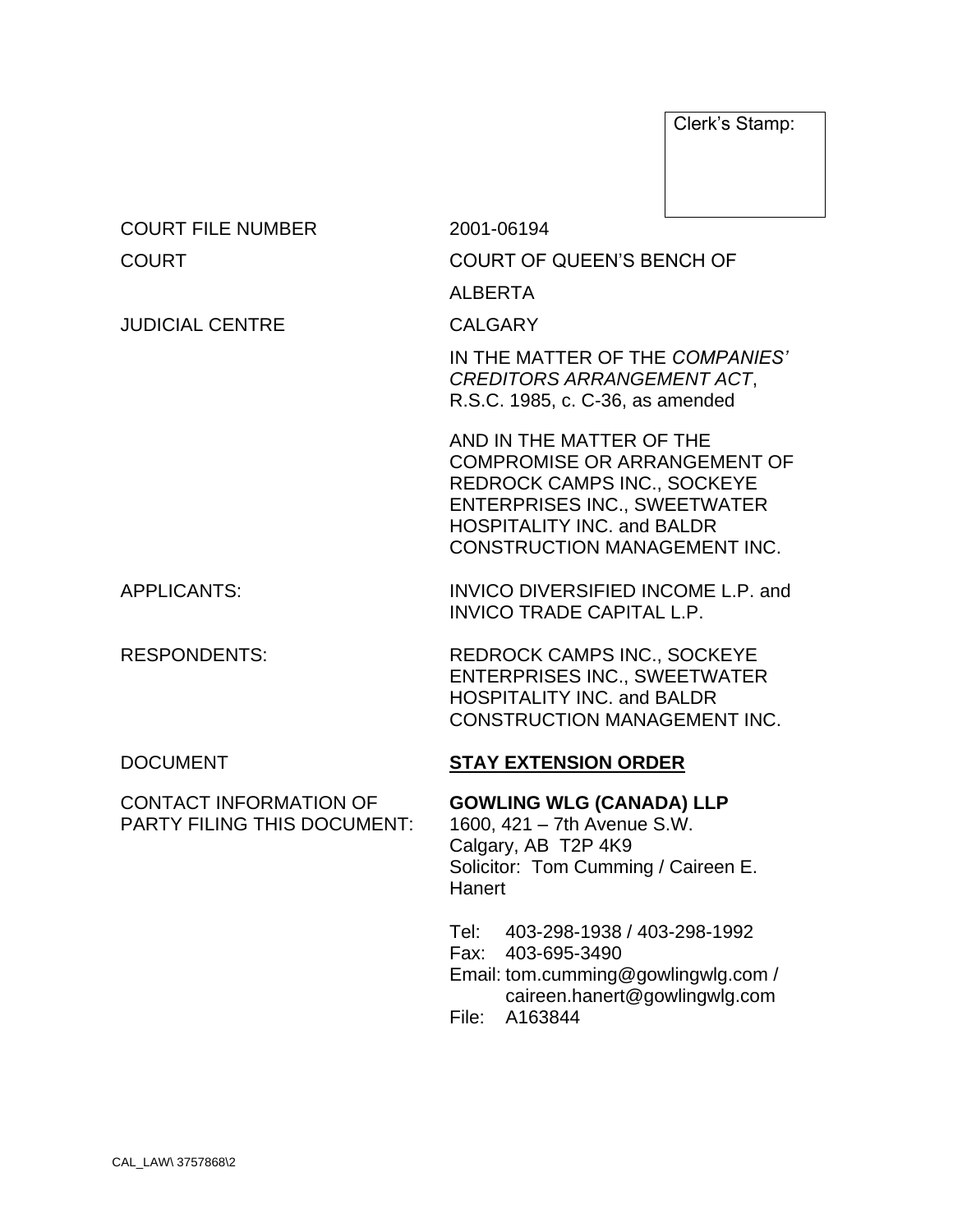| DATE ON WHICH ORDER WAS PRONOUNCED: | September 15, 2020         |
|-------------------------------------|----------------------------|
| NAME OF JUDGE WHO MADE THIS ORDER:  | Justice C. Dario           |
| <b>LOCATION OF HEARING:</b>         | <b>Calgary Court House</b> |

| September 15, 2020         |  |
|----------------------------|--|
| Justice C. Dario           |  |
| <b>Calgary Court House</b> |  |

**UPON** the application of Invico Diversified Income L.P. And Invico Trade Capital L.P. (collectively, the "**Applicants**"); **AND UPON** having read the Application filed by the Applicants on September 10, 2020, the Affidavit of David Hawkins affirmed September 10, 2020 (the "**Hawkins Affidavit**"); and the Affidavit of Service of Blair Wentworth sworn September 10, 2020, filed; **AND UPON** upon reading the Third Report of BDO Canada Limited in its capacity as Monitor of the Respondents (the "**Third Report**"), **AND UPON HEARING** the submission of the Applicants' counsel, counsel for the Monitor, counsel for the Respondents, and those other persons listed on the counsel slip, no one appearing for any other person on the service list, although properly served as appears from the Affidavit of Service, filed; **IT IS HEREBY ORDERED AND DECLARED THAT**:

## **SERVICE**

1. The time for service of the notice of application for this order (the "**Order**") is hereby abridged and deemed good and sufficient and this application is properly returnable today.

#### **STAY EXTENSION**

2. The Stay Period referred to in paragraph 15 of the Amended and Restated Initial Order dated May 25, 2020 is hereby extended until and including November 27, 2020.

## **MAXIMUM BORROWING AMOUNT AND INTERIM LENDER'S CHARGE**

3. The maximum amount of the approved borrowing under the Interim Financing Agreement (the "**Amended Financing Agreement**"), as set out at paragraph 33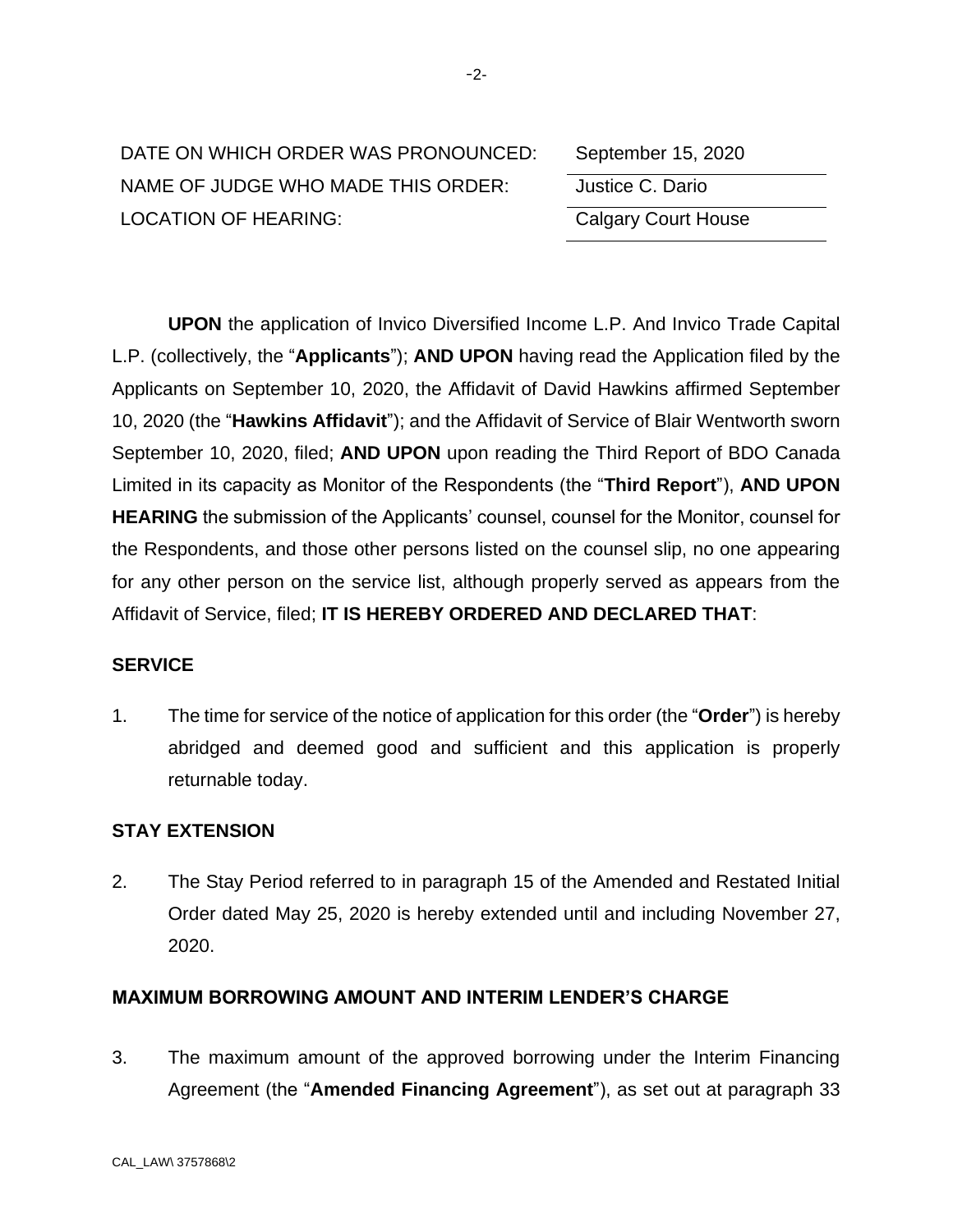of the Amended and Restated Initial Order, is increased from \$2,500,000 to \$3,000,000.

4. The maximum amount of the Interim Lender's Charge, as set out at paragraph 36 and 39 of the Amended and Restated Initial Order, is increased from \$2,500,000 to \$3,000,000.

## **AMENDMENTS TO THE AMENDED FINANCING AGREEMENT**

- 5. The Applicants and Respondents may make such amendments as are necessary to the Amended Financing Agreement to reflect the increased maximum amount of borrowing to \$3,000,000 and extending the Termination Date, as defined in the Amended Financing Agreement, to November 27, 2020.
- 6. The Monitor is empowered to execute an agreement reflecting the necessary amendments to the Amended Financing Agreement set out in paragraph 5 on behalf of the Respondents.

#### **GENERAL**

- 7. All capitalized terms used in this Order and not otherwise defined shall have the meanings ascribed to them in the Amended and Restated Initial Order, the Hawkins Affidavit and the Third Report, as applicable.
- 8. This Court hereby requests the aid and recognition of any court, tribunal, regulatory or administrative body having jurisdiction in Canada, the United States or any other foreign courts to give effect to this Order and to assist the Respondents and the Monitor and their respective agents in carrying out the terms of this Order. All courts, tribunals, regulatory and administrative bodies are hereby respectfully requested to make such orders and to provide such assistance to the Respondents and the Monitor and their respective agents as may be necessary or desirable to give effect to this Order or to assist the Respondents and the Monitor and their respective agents, in carrying out the terms of this Order.